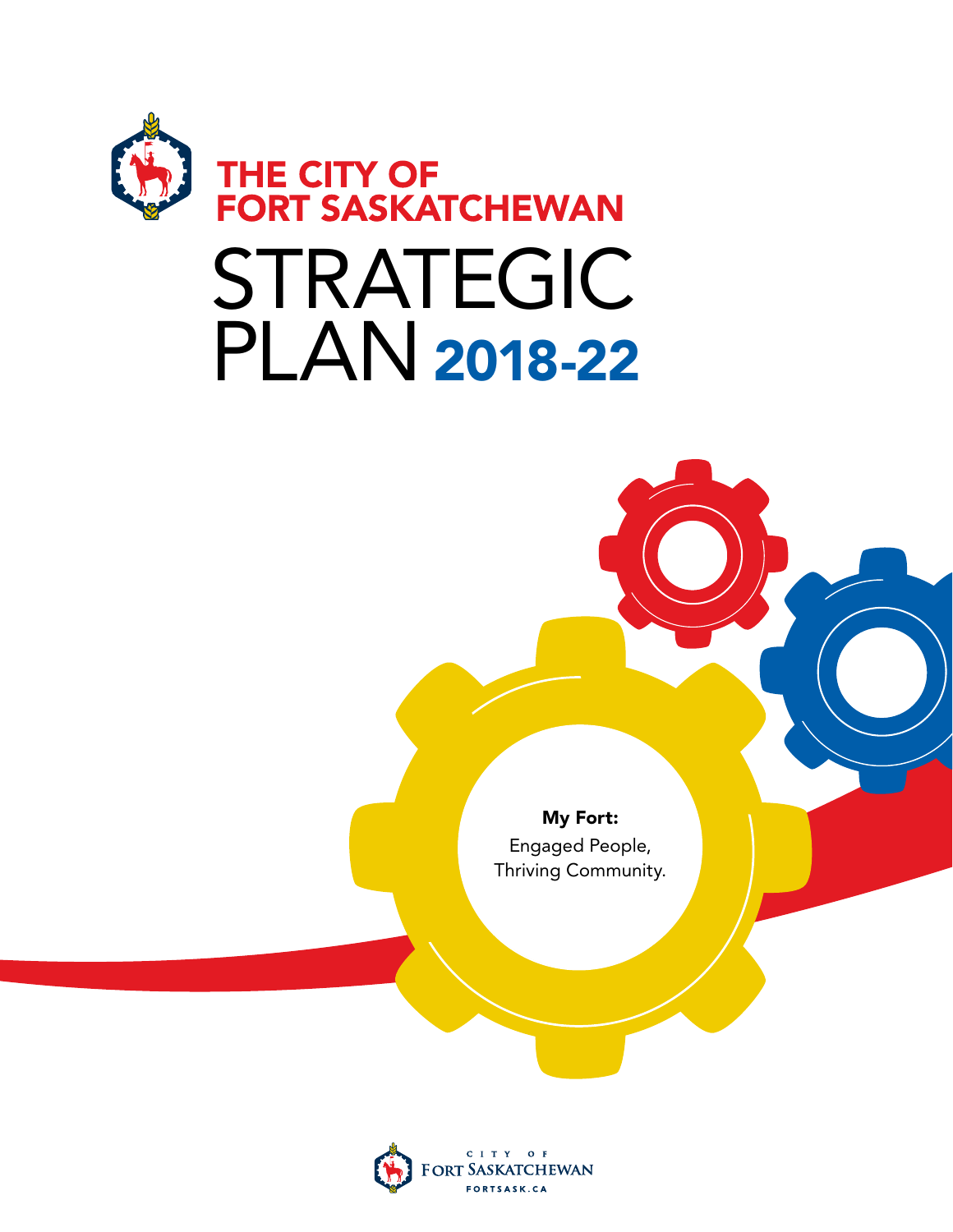# Engaged People, Thriving Community

Fort Saskatchewan has a proud heritage and the people and events of our past have left their imprints upon the region. From the Indigenous peoples to the industries of today, the people of Fort Saskatchewan built a community through ingenuity and hard work. Easy access to the river provided a transportation route for the early explorers and fur traders who passed through, but those who stayed learned to make a living in a frequently harsh environment. Although the area's geology provided the foundation for settlement and industrial development, it is the spirit and resourcefulness of the people who have made Fort Saskatchewan what it is today.

That ingenuity and hard work is driving us still. Record-setting growth and access to quality services and facilities, coupled with our small-town feel and rich history, makes Fort Saskatchewan a preferred place to live and do business.

It is against this backdrop that our Community Sustainability Plan was developed reflecting the vision of our citizens for our community to the year 2040.

> The 2018 – 2022 Strategic Plan is built upon the seven sustainability principles identified in our Community Sustainability Plan, which articulate what we value in a sustainable future:

- A WELCOMING COMMUNITY
- A COMMUNITY WITH SPIRIT
- **STEWARDSHIP OF THE ENVIRONMENT**
- USING OUR RESOURCES WISELY
- A RESPONSIVE ECONOMY
- A COMPLETE COMMUNITY
- A COMMUNITY DESIGNED FOR PEOPLE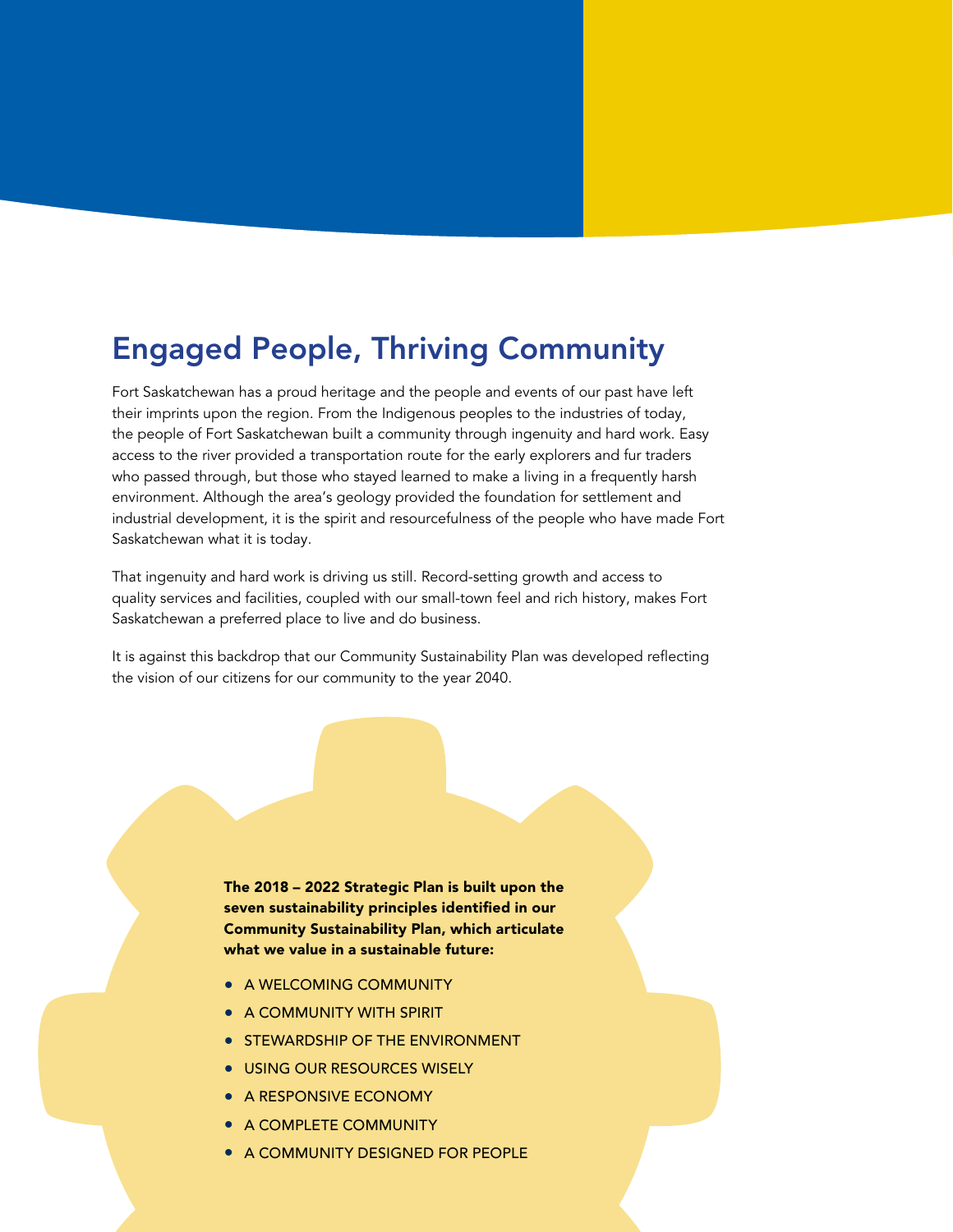

# Our Community Vision

We are a welcoming, compassionate city.

We are a friendly, multi-generational community and there is a strong sense of pride and ownership in what we have accomplished together.

As a community, we are stewards of the environment and are committed to using our resources wisely.

We have a deeply rooted respect for our place and celebrate the river valley.

The Fort is a leader in sustainable eco-industrial development with a flourishing local economy.

We support every aspect of life in Fort Saskatchewan from local business to social services.

We know our history, and have a dynamic vision for our future.

Arts, recreation and culture thrive.

Downtown is the heart of the community; it is a vibrant destination for business or play and an attractive place to live.

Fort Saskatchewan is home with a small-town feeling at heart and where a strong sense of community thrives.

#### MY FORT: Engaged People, Thriving Community

The following pages outline our plan and the steps we will take over the next five years towards achieving the vision of our city.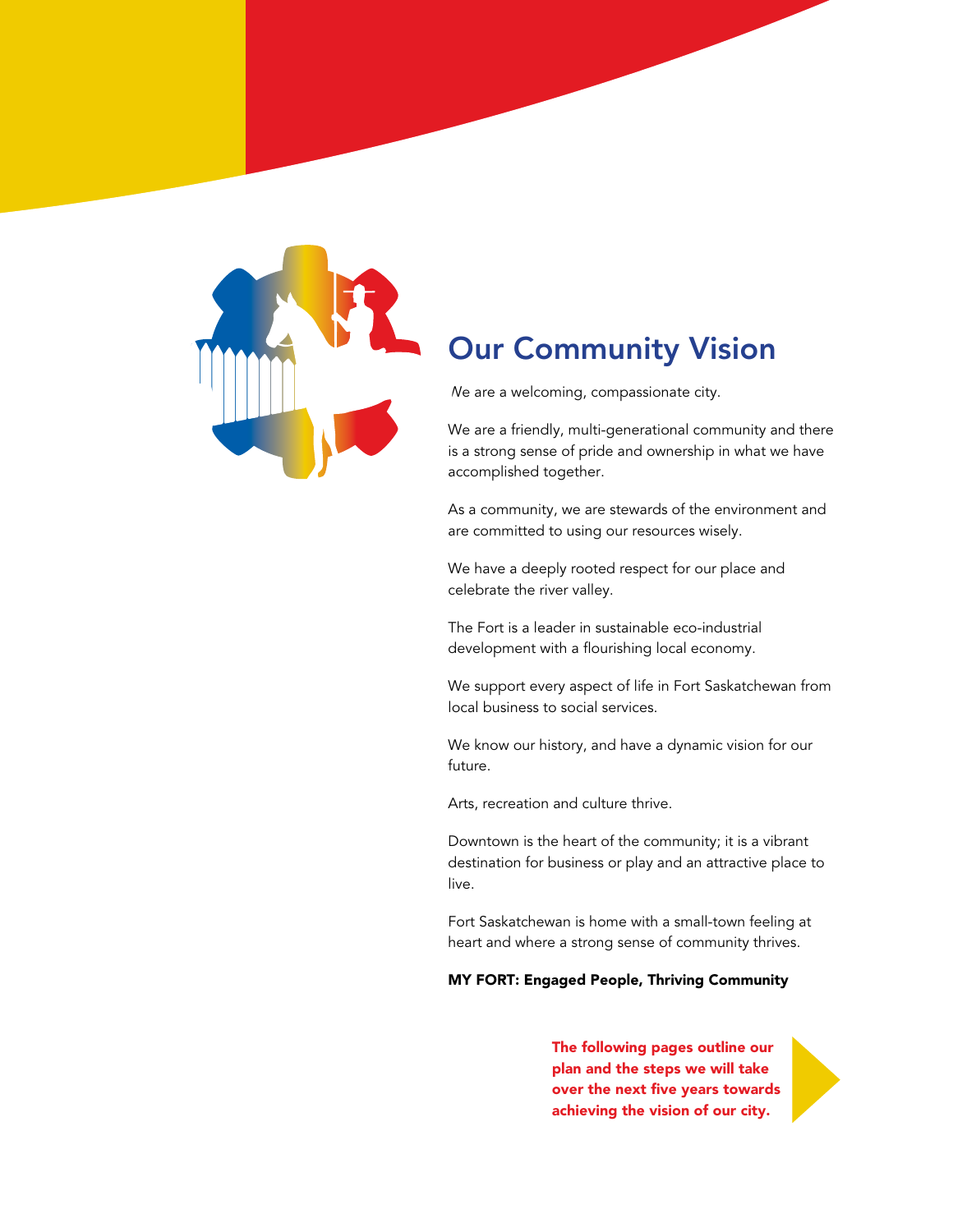# OUR MISSION

Working together to create a sustainable and thriving community through exemplary leadership and management.

# OUR CORE VALUES

Our commitment to each other and to our citizens

LEADERSHIP – Take ownership in achieving results

INNOVATION – Embrace new ways of doing things

SERVICE EXCELLENCE – Deliver "WOW" service to our community

FUN – Enjoy what we do and bring passion to our work

# OUR GUIDING PRINCIPLES

Just as our values are reflected in everything we do, our decisions and actions are aligned with the following guiding principles.

#### CONTINUOUS IMPROVEMENT

We constantly look for ways to improve our services, refining our daily practices, keeping the leading edge in sight and being open to change.

#### **COLLABORATION**

We work collaboratively with our colleagues, residents, partners, regional neighbours, and stakeholders.

#### STRATEGIC THINKING

We use a strategic and forward thinking mindset and consider the impact of decisions on others.

#### **STEWARDSHIP**

We are good stewards, accountable for our community's resources, managing costs and investing for the future.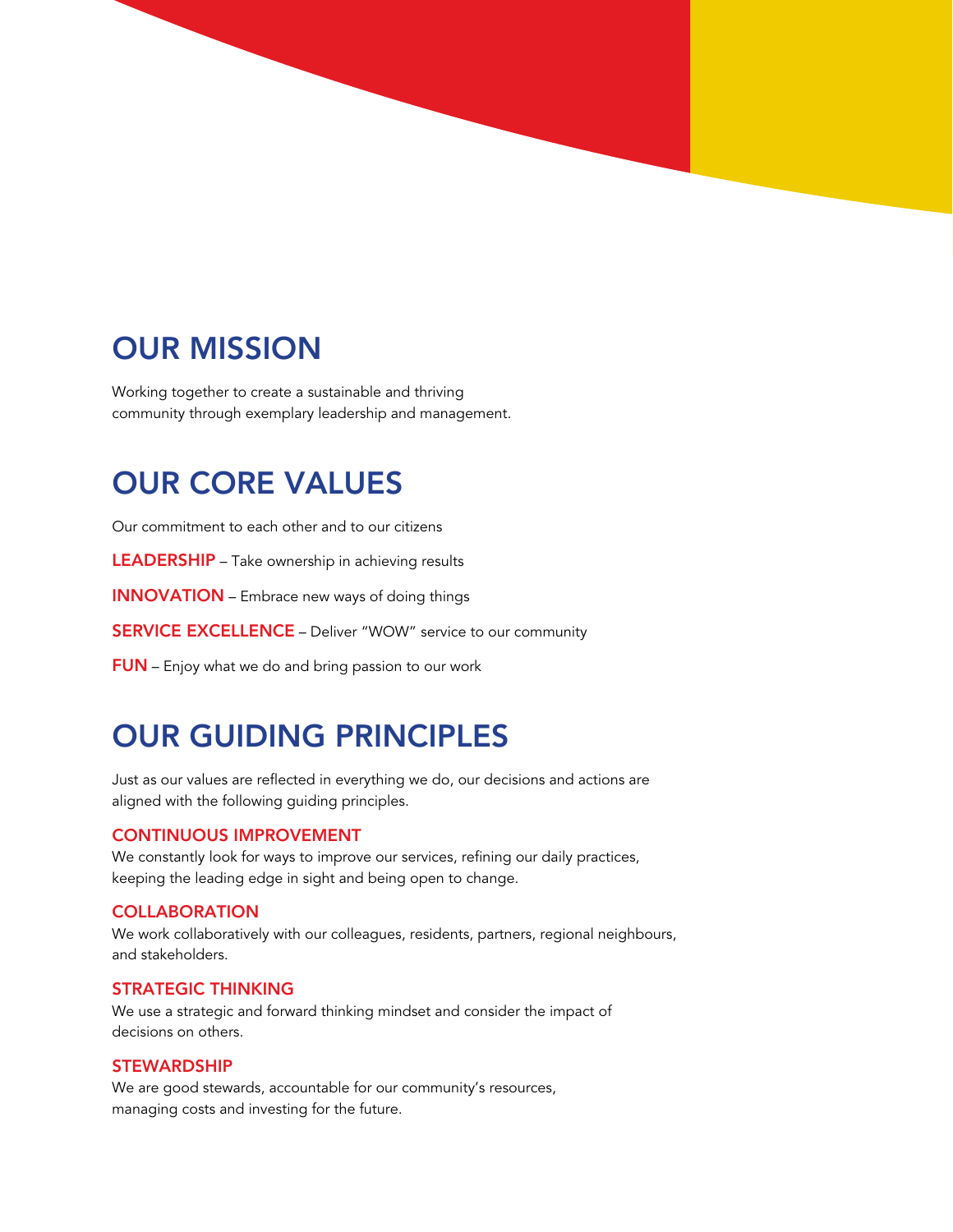### Strategic Planning Framework



Fort Saskatchewan's future will continue to involve change – change in population, economy and the services provided by the City. Our Strategic Plan provides direction to make informed decisions, sets priorities, focuses resource allocation and addresses strategic issues facing the municipality, now and into the future. The Strategic Plan also serves as the foundation on which department business plans, master plans and budgets are developed and approved.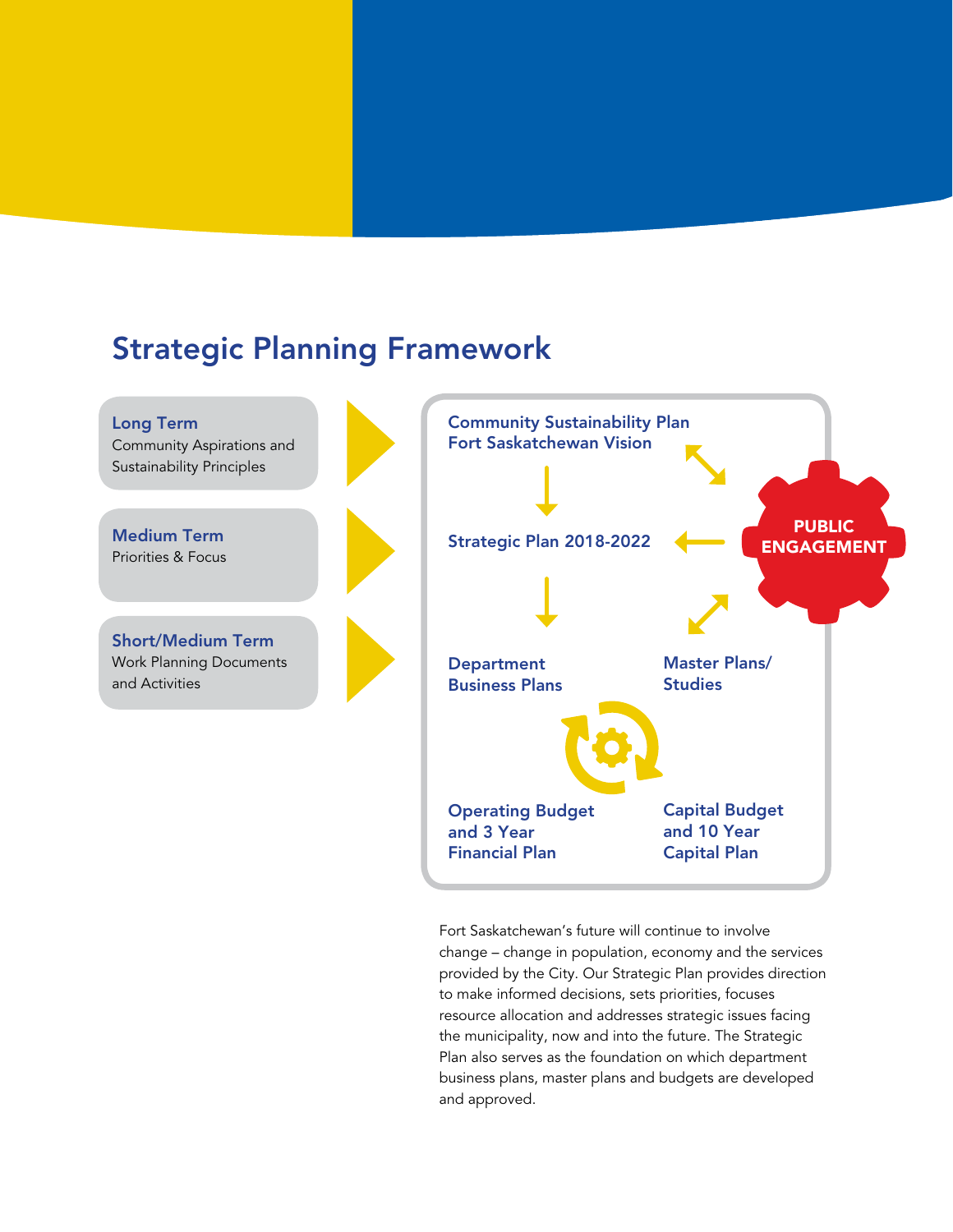# Strategic Goals To 2022

Strategic goals are higher order objectives that must be accomplished for success of the vision; goals emphasize specific areas of focus over five years. Strategic goals are not comprehensive of all that we do but highlight where focus is required.

Outcomes are a description of the end result of what will occur when a goal is reached. Strategic initiatives are higher level actions that move us toward the achievement of a goal.





A Vibrant and Thriving **Community** 





Well-Planned and Maintained Municipal Infrastructure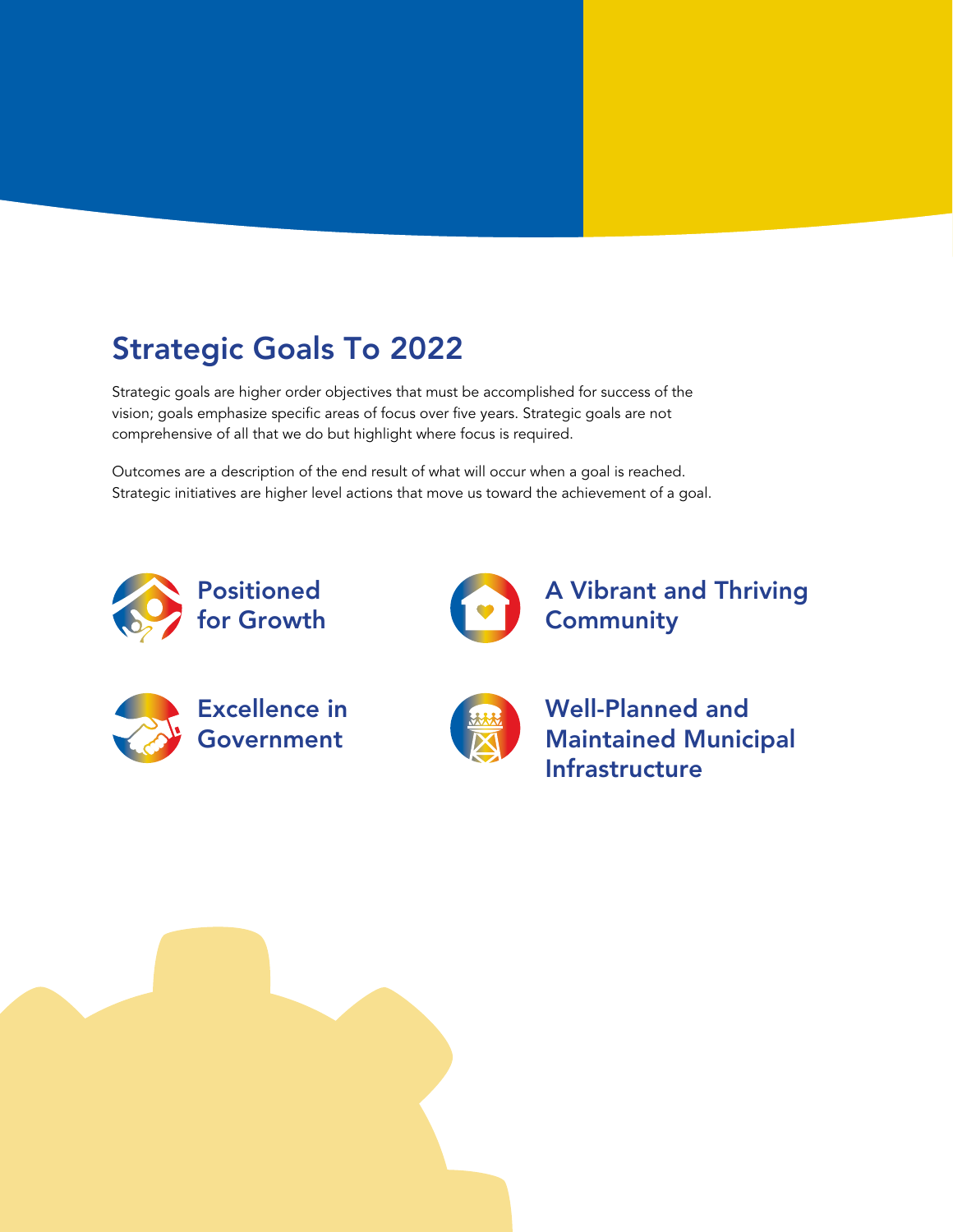

# Positioned for Growth

### GOAL

Strategically plan, prepare and manage responsible and sustainable growth for our residents and businesses.

### **OUTCOME**

Excellence in planning and smart land use has balanced quality of life, sustainability and economic development that has shaped how our community has grown to maintain its small-town feeling at heart and where a strong sense of community thrives.

- Facilitate greater understanding with Council and the general public on how our city can grow and how our neighbourhoods can be designed
- Develop and implement a strategy to prepare for growth based on results of the Fort Saskatchewan Growth Study (2015) and negotiations with Strathcona **County**
- Develop land use and servicing plans for preferred growth strategy area
- Review of Municipal Development Plan and subsequent planning and engineering documents
- Refresh of Land Use Bylaw (2019 and 2021)
- Development of land management strategy for corporate property acquisition and dispensation
- Ongoing assessment of Edmonton Metropolitan Regional Board growth objectives
- Update the approach to downtown redevelopment
- Actively participate in the initiatives of Alberta Industrial Heartland Association, Edmonton Global and other regional economic initiatives
- Ensure strong business retention, support and attraction strategies and programs are in place to retain and grow business and industry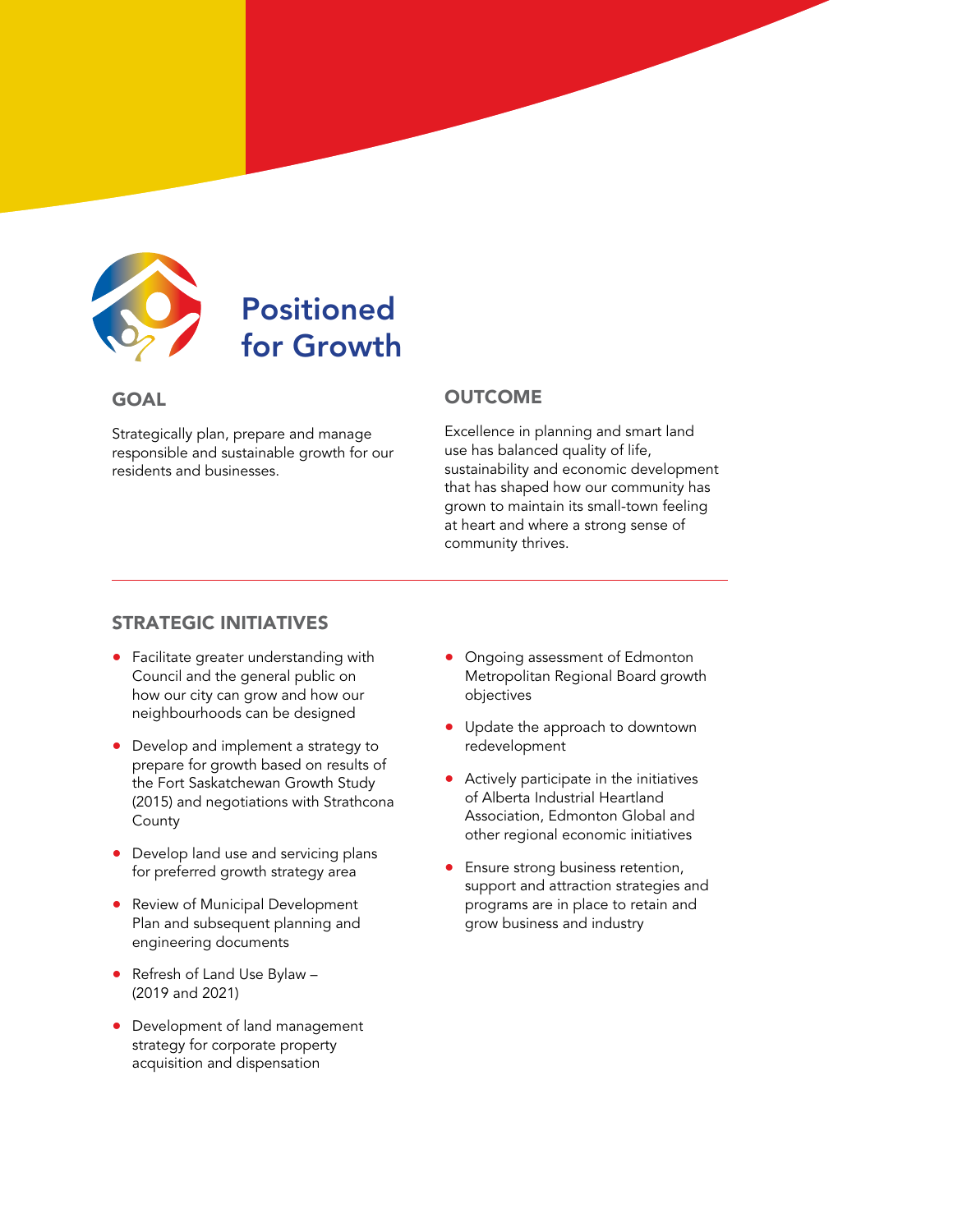

# Excellence in Government

### **GOAL**

Continuous improvement; constantly looking for ways to improve our services through planning, innovation, collaboration and consultation.

### **OUTCOME**

Problem solving, collaboration and leadership has fostered ongoing improvements focusing on our customers' needs enabling positive change to ensure service delivery is efficient and effective and can be delivered on a sustainable basis.

- Ensure four year department business plans are in place aligned with strategic priorities and operating and capital budget processes
- Implement improved use of performance measures to inform service delivery and planning
- Continue refinement of budget processes and supporting priority-based budget tools; including preparation of 3 Year Operating Plans and 10 Year Capital Plans in compliance with legislative requirements
- Ongoing program and service level reviews utilizing the approved review framework
- Continued refinement and implementation of a long term financial sustainability plan
- Continue implementation of health and safety program and procedures in alignment with new provincial regulations and leading practices
- Enhance public engagement and communication where public is encouraged to be involved
- Continue ongoing policy and bylaw review to guide actions and minimize risk
- Continue enhancements to water billing and transmission programs
- Ensure programs are in place to support corporate culture and values, staff retention/attraction, leadership, and subject matter learning
- Continue to develop and maintain strong relationships with our neighbouring municipalities and civic organizations
- Development of advocacy strategy to direct and strengthen the City's message when addressing policies and issues with other levels of government, agencies, or regional neighbours; including provincial/ federal grants, regional transportation, emergency medical services/coresponses, community spaces/school planning, and housing options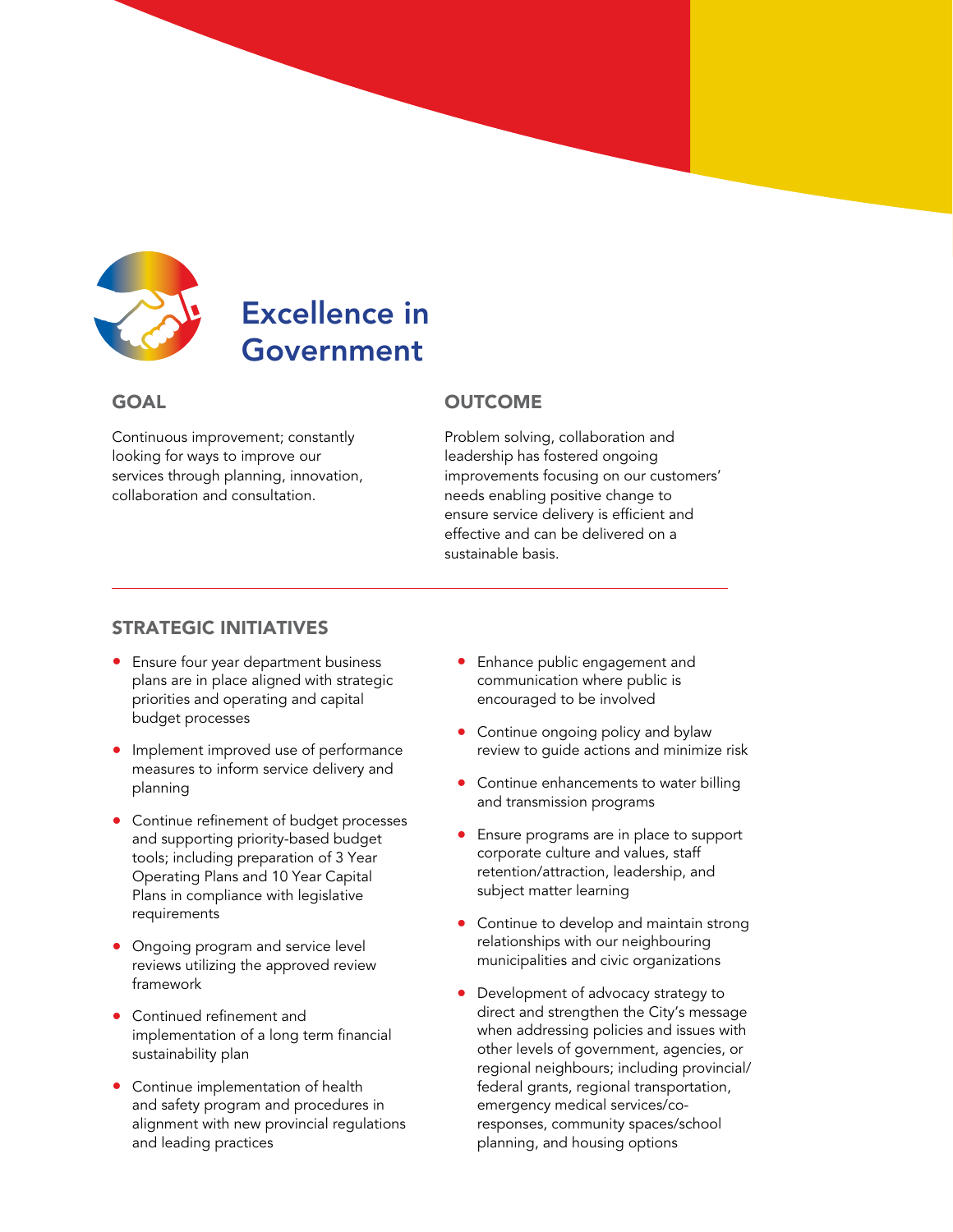

# A Vibrant and Thriving Community

### GOAL

Support diverse community needs to create a complete community where everyone, regardless of circumstance is able to experience all the City has to offer.

### **OUTCOME**

Residents live in vibrant, inclusive and livable neighbourhoods where they are able to participate fully in all aspects of the community.

- Undertake a collaborative approach to addressing community needs through coordinated partnerships with local agencies and organizations
- Follow the Strong Community Strategy as a guiding document to address the priorities of the community as identified through the Building Bridges Coalition
- Develop strategies and advocate for a variety of housing options integrated throughout the community to serve the needs of residents
- Utilize data, studies and community engagement to better understand community social issues and needs and community service gaps
- Facilitate neighbourhood and community building programs and remove barriers to community initiatives to encourage connections to neighbours and further develop community
- Build community awareness of social issues to facilitate social inclusion and social support networks
- Ensure a continuum of social supports, education, and resources are available that evolve to meet changing community needs
- Implement a priority based City policy and program for non-profit organization grants
- Develop volunteer engagement strategies to assist with enhancing capacity, recruitment and retention
- Promote awareness and involvement in community and cultural events that help to create a sense of place for our city and enhance community interaction and connectedness
- Promote City programming of public spaces to celebrate the City's history and culture
- Promote a range of accessible cultural and recreational programming that meets the changing needs of residents
- Update the Culture Services Master Plan to provide direction for events, tourism, public art and cultural spaces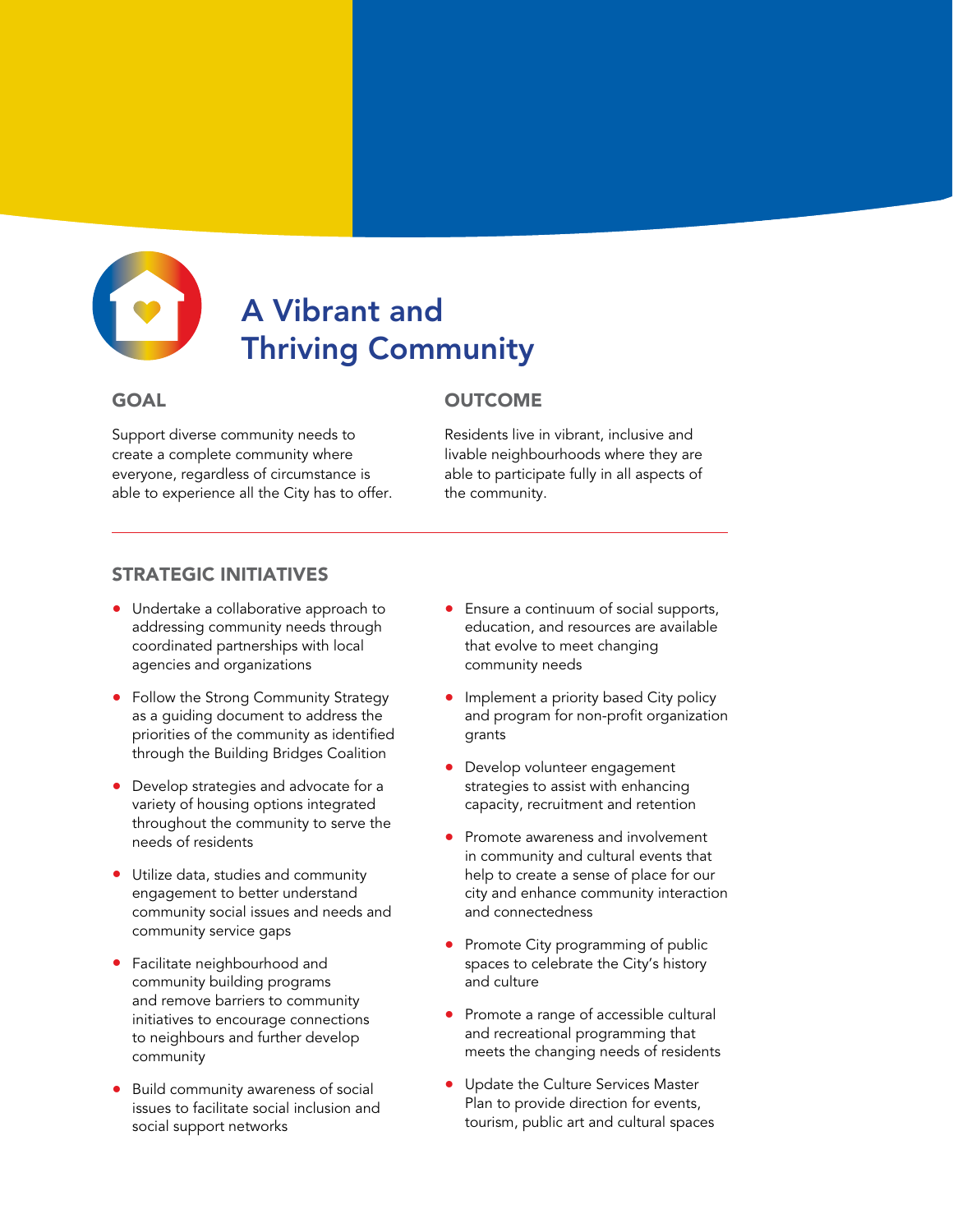

# Well-Planned and Maintained Municipal Infrastructure

### **GOAL**

Strategically manage, invest, and plan for sustainable municipal infrastructure.

### **OUTCOME**

Critical infrastructure is in place, maintained, optimized and strategically planned to meet the future needs of the community.

- Ongoing development and refinement of asset management program
- Inclusion of planned capital funding sources, cost estimates and supporting master plans/strategies within 10 year capital plan
- Continued exploration of regional collaboration opportunities for projects (Edmonton Metropolitan Regional Board Servicing Plan, Inter-municipal Collaboration Frameworks, River Valley Alliance)
- Pursue grant opportunities and other synergies with regional initiatives for infrastructure projects, including readiness with "shovel ready" projects for emergent grants
- Updates of master plans/strategies including: Recreation, Facility and Parks Master Plan (Dow Centennial Center site plan, Aquatics, Ice) in relation to community needs and demographics
- Continue advocacy and input for regional transportation projects (bridge twinning/pedestrian bridge) and exploration of any synergies with planned City capital projects (i.e.) Fort Centre Park, road improvements
- Continue to implement Transportation Master Plan to guide the City's transportation infrastructure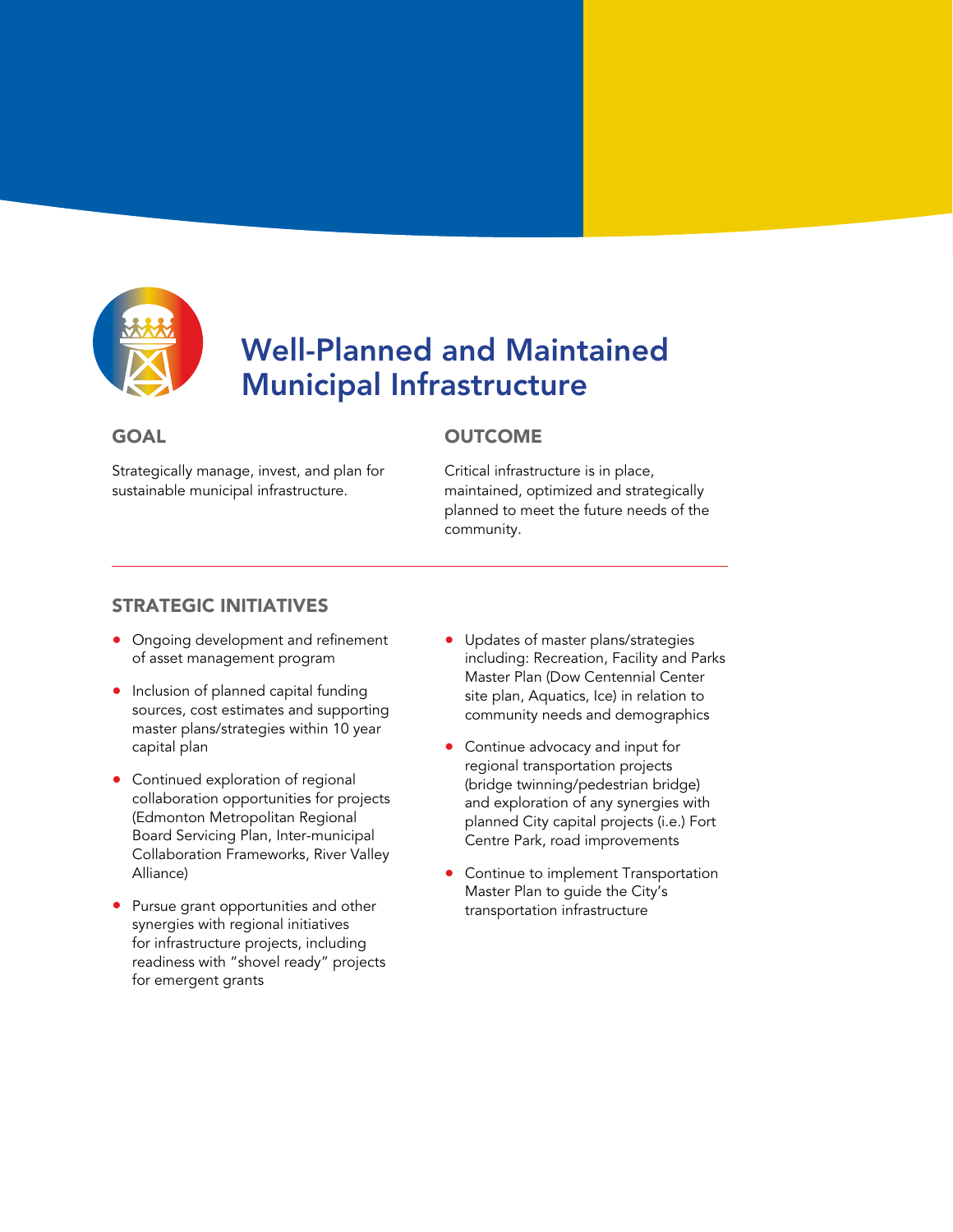# Appendix - 2018 Council Priorities

Following the election in October 2017, Council met to establish 2018 priorities that would provide focus and priorities for the organization in 2018 and allow sufficient time and community engagement for development in early 2018 of a Strategic Plan to guide the City.

- Strategic Plan and Business Planning Framework
- Council Team Charter
- 10 Year Capital Plan & asset management
- Budgeting processes & tools
- Water billing & transmission system enhancements
- Strategies to prepare for growth
- New waste program roll out
- "Fort Report" request for service system & customer service focus
- Legalized cannabis framework and approach to prepare for legalized cannabis
- Transit services report
- Community initiatives policy & program
- 2017 Governance Review recommendations implementation
- Traffic safety & Vision Zero
- Homelessness and Poverty Study & sub-regional housing work (Home Connector Program)